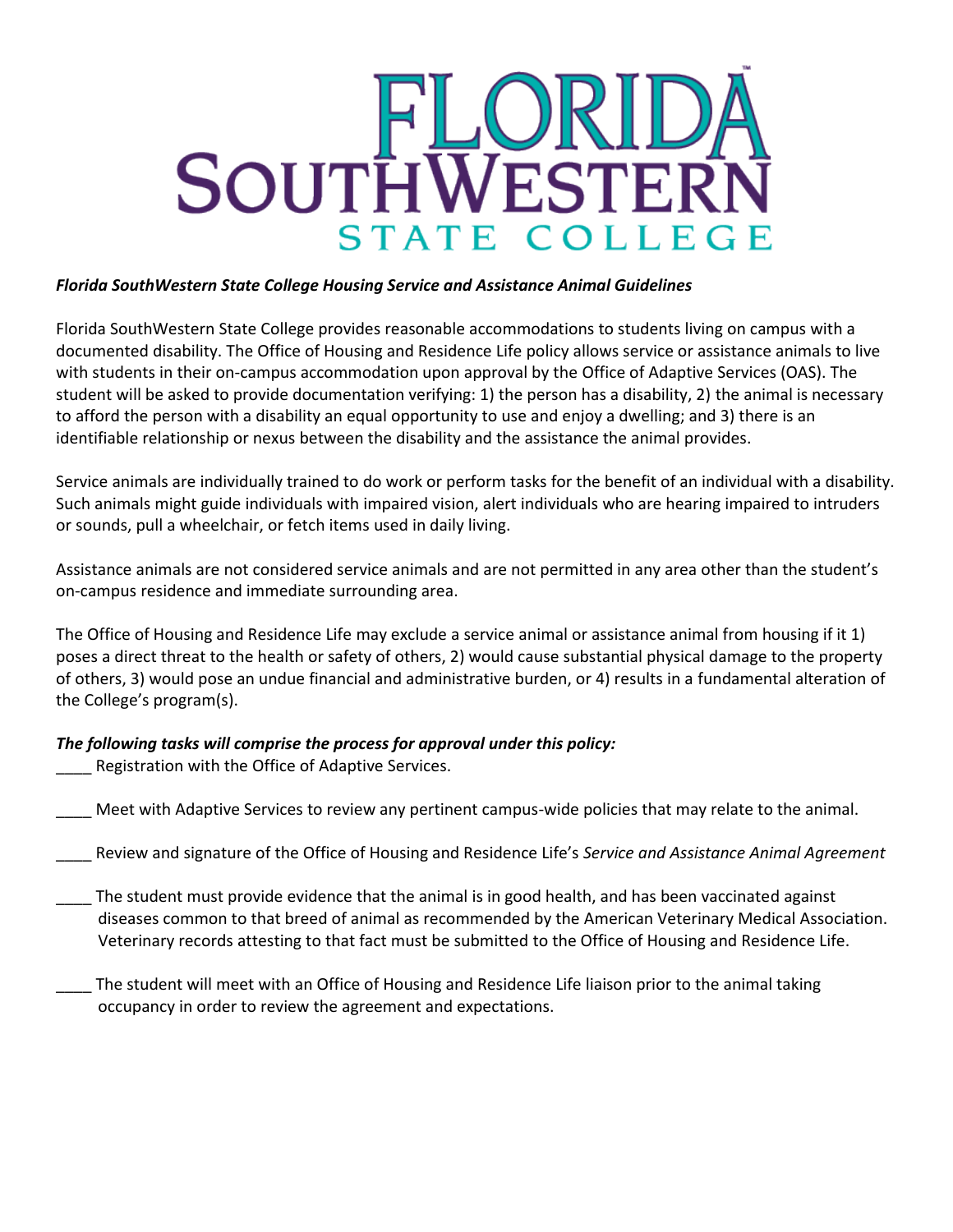|                                      | <b>Florida SouthWestern State College Housing</b><br><b>Service and Assistance Animal Agreement</b> |                                                                                                                                                                                                                                                                                                                                                                                                                                                                                                                                                                                                                                                                                       |
|--------------------------------------|-----------------------------------------------------------------------------------------------------|---------------------------------------------------------------------------------------------------------------------------------------------------------------------------------------------------------------------------------------------------------------------------------------------------------------------------------------------------------------------------------------------------------------------------------------------------------------------------------------------------------------------------------------------------------------------------------------------------------------------------------------------------------------------------------------|
|                                      |                                                                                                     |                                                                                                                                                                                                                                                                                                                                                                                                                                                                                                                                                                                                                                                                                       |
|                                      |                                                                                                     |                                                                                                                                                                                                                                                                                                                                                                                                                                                                                                                                                                                                                                                                                       |
|                                      | the student is under the age of 18 then the parent will also sign the agreement.                    | Please review each area and initial each paragraph. The student requesting the service must complete this form. If                                                                                                                                                                                                                                                                                                                                                                                                                                                                                                                                                                    |
|                                      | Animal Name: __________________________________ Animal Type: ____________________                   |                                                                                                                                                                                                                                                                                                                                                                                                                                                                                                                                                                                                                                                                                       |
|                                      | Animal Breed: __________________________________ Hair Length: ___________________                   |                                                                                                                                                                                                                                                                                                                                                                                                                                                                                                                                                                                                                                                                                       |
|                                      |                                                                                                     |                                                                                                                                                                                                                                                                                                                                                                                                                                                                                                                                                                                                                                                                                       |
|                                      |                                                                                                     |                                                                                                                                                                                                                                                                                                                                                                                                                                                                                                                                                                                                                                                                                       |
| <b>Guidelines for animal care --</b> |                                                                                                     |                                                                                                                                                                                                                                                                                                                                                                                                                                                                                                                                                                                                                                                                                       |
|                                      |                                                                                                     | Animals must be caged or housebroken. The student is responsible for properly containing and disposing of<br>all animal waste. Indoor animal waste must be placed in a sturdy bag and tied securely before being disposed<br>of in outside trash receptacles. Outdoor animal waste, such as dog feces, must be immediately retrieved by<br>owner, placed in a plastic bag and securely tied before being disposed of in outside trash receptacles.<br>The student must effectively control the animal at all times. The animal cannot pose a direct threat to the<br>health or safety of others. If the owner cannot effectively control the animal or if it poses a direct threat to |
|                                      | rescinded until such time that the problem is rectified.                                            | the health or safety of others, the permission to keep that particular animal in College Housing will be                                                                                                                                                                                                                                                                                                                                                                                                                                                                                                                                                                              |
| animal's residency.                  |                                                                                                     | Routine maintenance of the animal is expected and includes flea and tick prevention, de-worming, and annual<br>examinations. College Housing has the right to request updated veterinary verification at any time during the                                                                                                                                                                                                                                                                                                                                                                                                                                                          |
|                                      | The animal should not be left alone in the unit for extended periods of time.                       | If any animal neglect is suspected, The Office of Housing and Residence Life will contact the student, Public<br>Safety, and the Humane Society. The entire responsibility of the animal should be taken on by the student.                                                                                                                                                                                                                                                                                                                                                                                                                                                           |
|                                      |                                                                                                     | All animals should have a tag that identifies the owner and contact info in case of emergency.                                                                                                                                                                                                                                                                                                                                                                                                                                                                                                                                                                                        |
|                                      | Dogs should wear a rabies tag at all times.                                                         |                                                                                                                                                                                                                                                                                                                                                                                                                                                                                                                                                                                                                                                                                       |
|                                      | Guidelines for interaction with roommates and the community -                                       |                                                                                                                                                                                                                                                                                                                                                                                                                                                                                                                                                                                                                                                                                       |
|                                      |                                                                                                     | The student is responsible at all times for the actions of his or her animal. The student is responsible for any<br>odors, noise, damage, or other conduct of his or her animal that disturbs others or damages the premises.                                                                                                                                                                                                                                                                                                                                                                                                                                                         |
|                                      |                                                                                                     | The student must keep the service animal on a leash/lead when the animal is in a public area, common areas<br>of a residence hall, outdoors on campus, etc., unless the service animal is required to perform a task that it<br>could not accomplish while on a leash/lead. Assistance animals are only allowed in common indoor areas as                                                                                                                                                                                                                                                                                                                                             |

needed to enter or exit the building.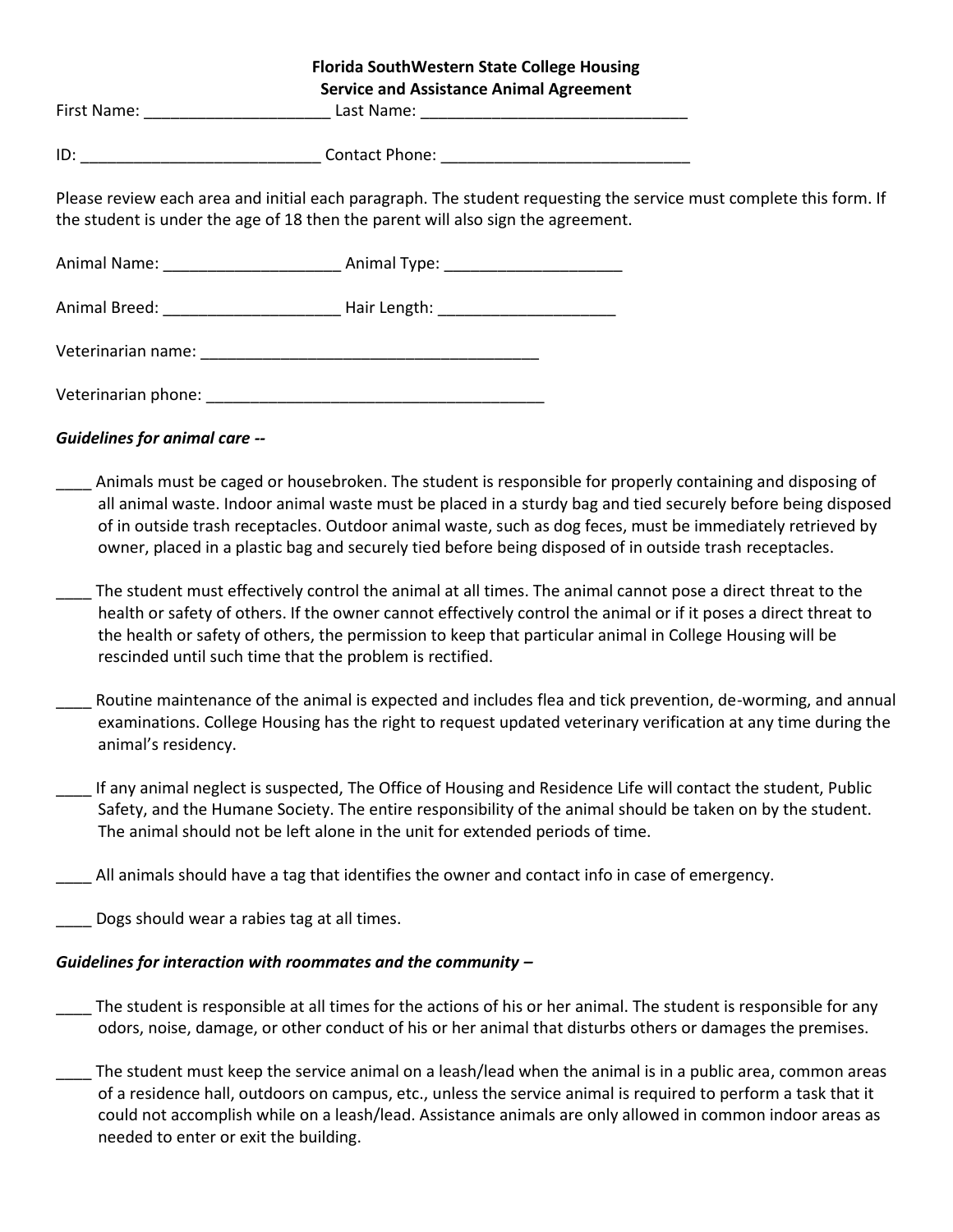- \_\_\_\_ Assistance animals are not permitted in any area other than the student's on-campus residence and immediate surrounding area.
- \_\_\_\_ The student is responsible for assuring that the animal does not interfere with the routine of the residence or cause difficulties for students who reside in the unit. Sensitivity to residents with allergies and to those who fear animals is important to ensure a positive residential community.
- The student is responsible for instructing others on appropriate interactions with the animal and setting clear expectations.
- Roommates will be notified about the animal. The notification will include the type of animal, size, and what services the animal performs. Roommates may request a room change from the Office of Housing and Residence Life if they have a desire to do so.
- Any time the student requires service by maintenance/housekeeping for their suite/room they are requested to let either their RA, Residence Life Specialist, or Director of Housing and Residence Life know in order to arrange a time when they will be present.

## *Additional Agreements –*

- The student is financially responsible for the actions of the animal including bodily injury, property damage, replacement of furniture, carpet, blinds, etc. The student is expected to cover all costs of returning the unit to the same condition of move-in. This may include cleaning all carpets and furniture to remove pet odors, dander, hair, etc.
- The Office of Housing and Residence Life will inspect the residential unit on a regular basis. If fleas, ticks, or other pests are detected through inspection, the unit will be treated using fumigation methods by the College-approved pest control services. Those costs will be the responsibility of the student and will be placed on their student account.
- The Office of Housing and Residence Life has the right to reassign the student to another accommodation if care of the animal or interactions with others become a concern.
- I give permission to the Director of Housing and Residence Life or his/her designee to contact my animal's veterinarian to request additional medical documentation if needed.
- The student will be assigned a liaison within the Office of Housing and Residence Life who will oversee any moves from one location to another, arranging for staff notifications and trainings and assisting with reintroduction of the animal to a new community.
- If the student violates any provision of this document, he or she may be required to immediately remove the animal from College Housing.